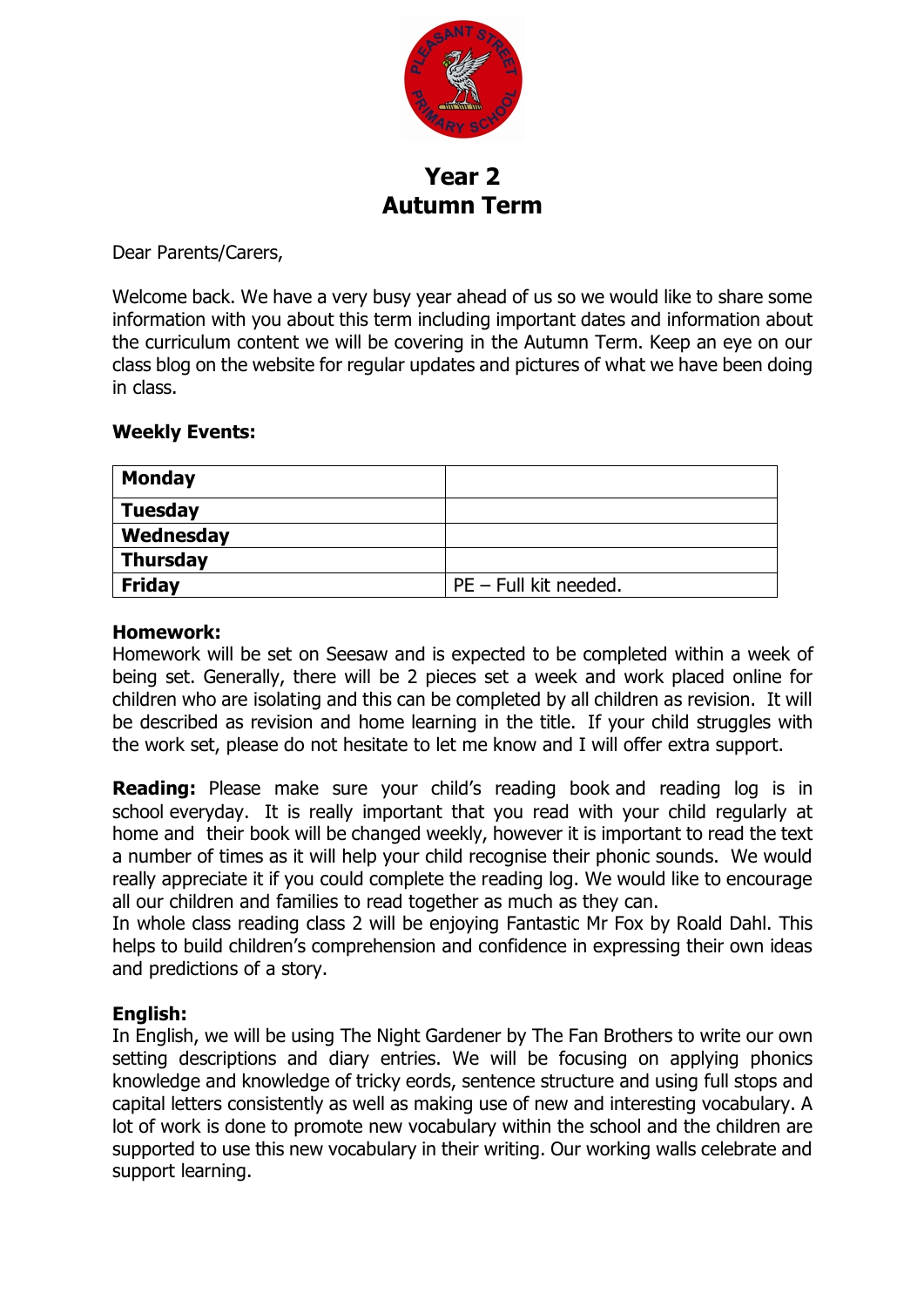# **Maths:**

The beginning of the morning (8.50-9:05) is spent doing basic skills. This covers the four operations of number (addition, subtraction, multiplication and division). Please ensure your child is on time, as they will miss valuable maths time if they are late.  Children are aiming to be able to add and subtract tens and ones independently on a hundred square and be able to recall their 2, 5 and 10 times tables, as well as related division facts.

Children will use practical equipment to support their learning and their fluency. Once confident in a particular skill, the children will apply their knowledge through reasoning and problem solving.

## **Science:**

In science children will explore different materials, their properties and uses, specifically thinking about how materials can be suitable for a specific purpose.

### **Computing:**

We will be looking at different computers and their inputs and outputs. We will use this knowledge to design our own computers.

### **History:**

Children will be learning about the Great Fire of London and how life differed in 1666.

### **Geography:**

Children will be comparing Liverpool to Brisbane in Australia, thinking about similarities and differences population, climate and human and physical features.

### **RE:**

Children will explore the question 'What is a Christian?' and 'What is a Muslim?' and explore their beliefs and some rituals.

### **PSHE:**

Children will look at different ways of keeping themselves healthy focusing on the importance of brushing our teeth.

### **Music:**

Children will continue to develop their knowledge of beat and rhythm and their listening and composing skills.

## **Spanish:**

Children will learn different feelings, body parts, numbers 1-10, toys and Christmas related words/phrases.

### **Art:**

Children will produce artwork in the style of Klee.

**DT:** Children will design and create their own pasta salads after researching what they like about existing products and applying taught skills.